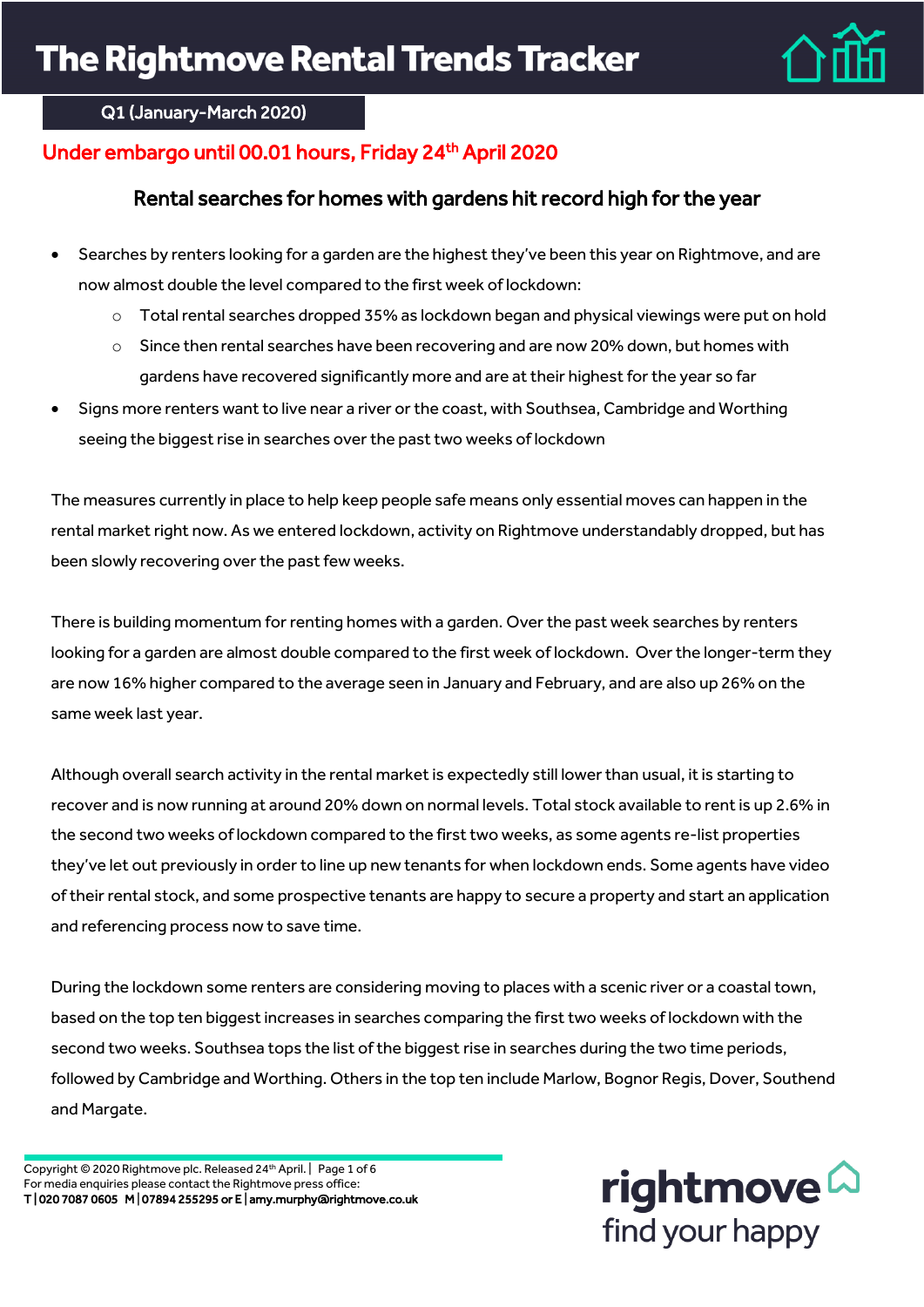

Rightmove's Commercial Director and Housing Market Analyst Miles Shipside said: "Having a garden is often <sup>a</sup> rarity for many rental properties in larger cities, and so it may be that during lockdown people are rethinking their needs and location and are searching for some outdoor space and tranquillity. That allure may draw them further away from where they have habitually lived and travelled to work from, as can be seen by some of the coastal locations that have seen the largest search increases. Interestingly we've not yet seen this trend mirrored by those looking to buy a home, perhaps as renting is usually a much quicker process and so renters are thinking sooner about what changes they want fortheir next place.

"Agents report they're helping their landlords line up new tenants ready to physically view properties when restrictions are lifted and we're also seeing a lower but steady level of tenant referencing taking place. Those properties with a garden are likely to be able to fill any landlord voids more quickly post lockdown. Understandably most ofthe rental market has hit the pause button right now except where there are essential moves taking place, and so we haven't seen an indication of price movements yet. If there is a spike in demand that exceeds supply when lockdown ends this may underpin rental prices."

| Top ten biggest increases in searches first two<br>weeks vs. second two weeks of lockdown |  |  |
|-------------------------------------------------------------------------------------------|--|--|
| Southsea                                                                                  |  |  |
| Cambridge                                                                                 |  |  |
| Worthing                                                                                  |  |  |
| Marlow                                                                                    |  |  |
| <b>Bognor Regis</b>                                                                       |  |  |
| Sale                                                                                      |  |  |
| Dover                                                                                     |  |  |
| <b>Burnley</b>                                                                            |  |  |
| Southend                                                                                  |  |  |
| Margate                                                                                   |  |  |

Copyright © 2020 Rightmove plc. Released 24th April. | Page 2 of 6 For media enquiries please contact the Rightmove press office: T | 020 7087 0605 M | 07894 255295 or E | amy.murphy@rightmove.co.uk

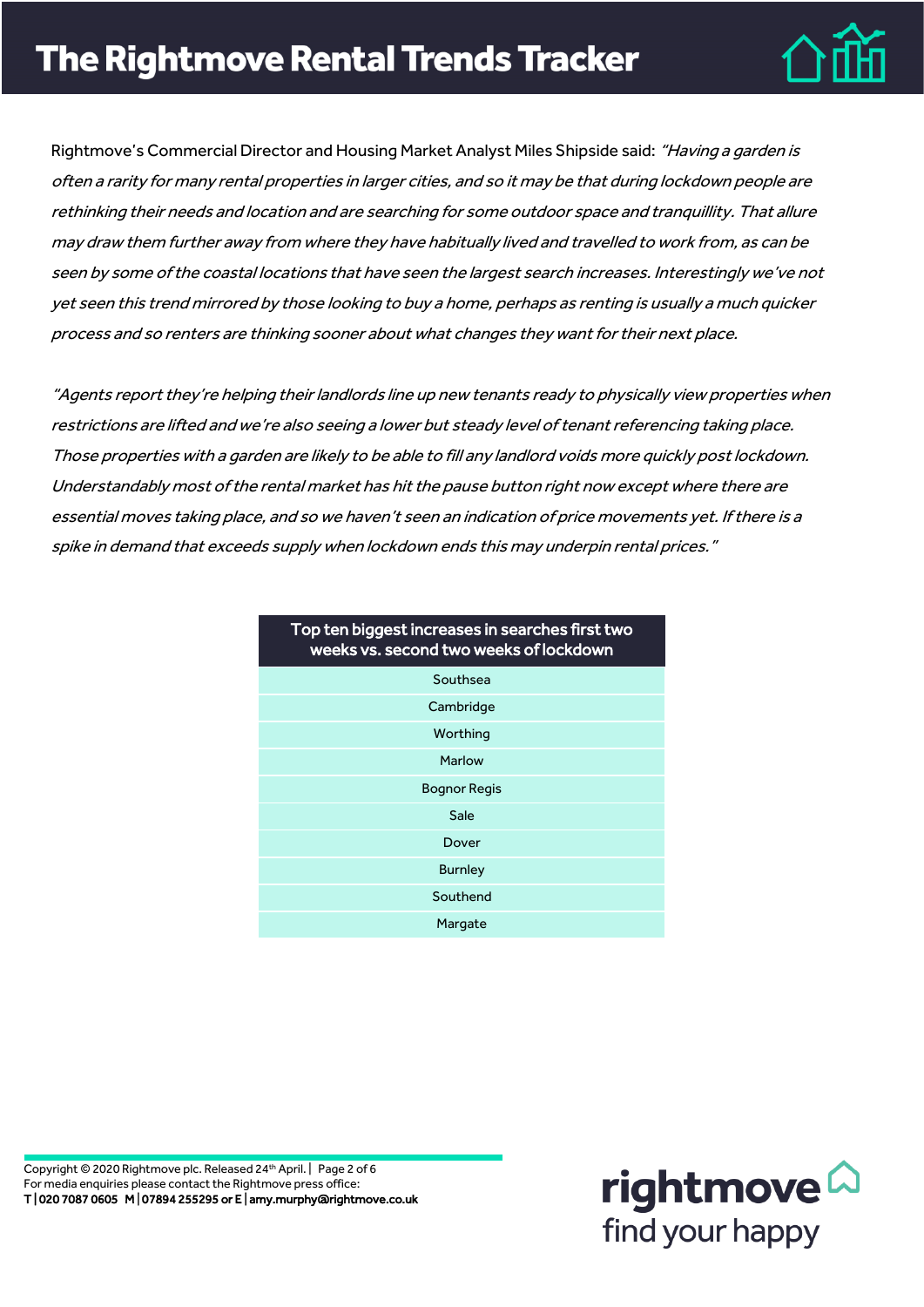

The Rightmove Rental Trends tracker usually reports every quarter. The data for Q1 2020 is below.

| National average asking rent for all property types (excluding Greater London) |                                                           |                  |               |  |
|--------------------------------------------------------------------------------|-----------------------------------------------------------|------------------|---------------|--|
| Quarter                                                                        | Avg. asking rent per month                                | Quarterly change | Annual change |  |
| Q1 2020                                                                        | £815                                                      | $-0.2%$          | $+2.4%$       |  |
| Q4 2019                                                                        | £817                                                      | $-1.3%$          | $+2.4%$       |  |
|                                                                                |                                                           |                  |               |  |
|                                                                                | Greater London average asking rent for all property types |                  |               |  |
| Quarter                                                                        | Avg. asking rent per month                                | Quarterly change | Annual change |  |
| Q1 2020                                                                        | £2.106                                                    | $-0.6%$          | $+0.6%$       |  |



National quarterly change in average asking rents

Copyright © 2020 Rightmove plc. Released 24th April. | Page 3 of 6 For media enquiries please contact the Rightmove press office: T | 020 7087 0605 M | 07894 255295 or E | amy.murphy@rightmove.co.uk

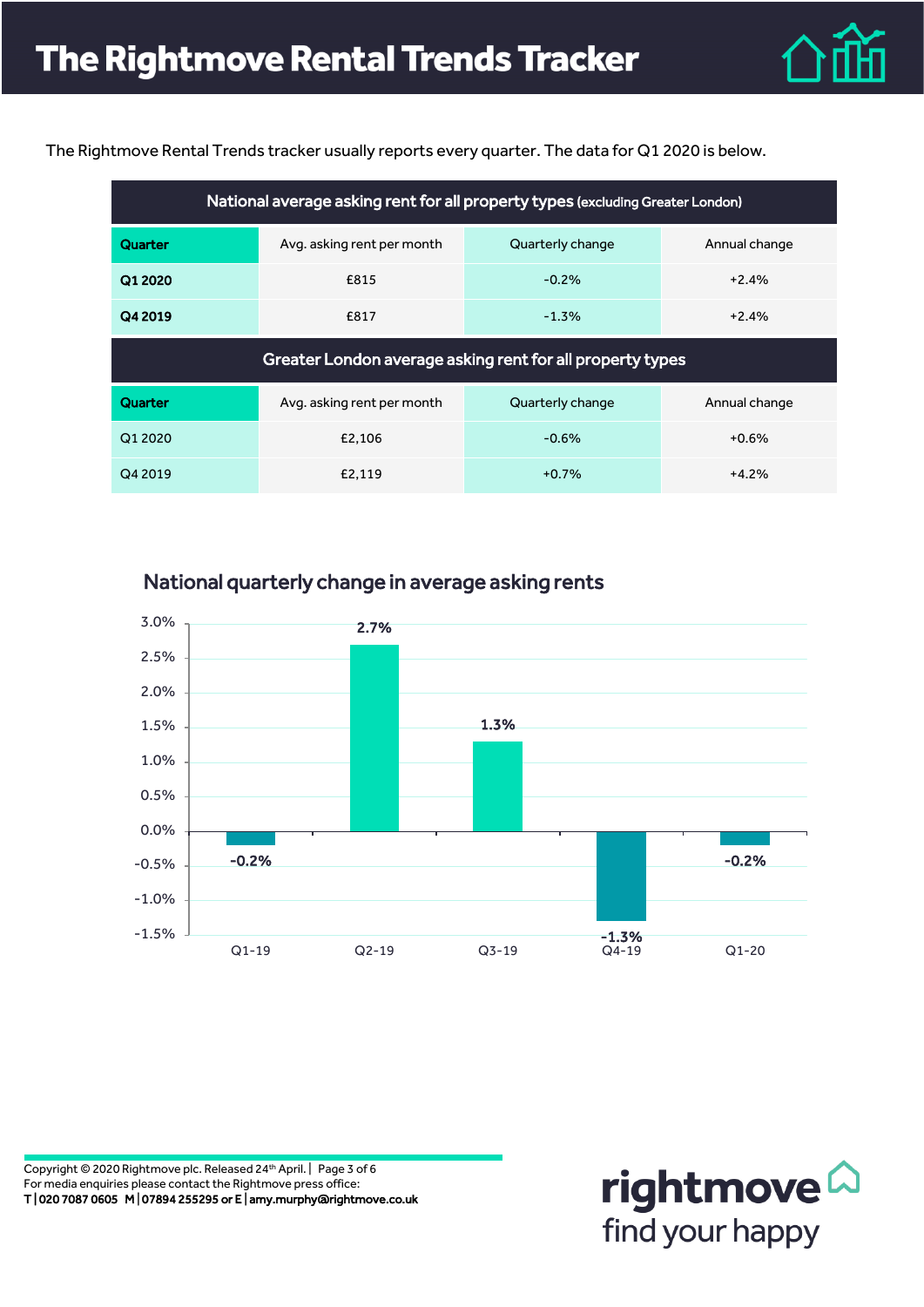

## Regional trends



Copyright © 2020 Rightmove plc. Released 24th April. | Page 4 of 6 For media enquiries please contact the Rightmove press office: T | 020 7087 0605 M | 07894 255295 or E | amy.murphy@rightmove.co.uk

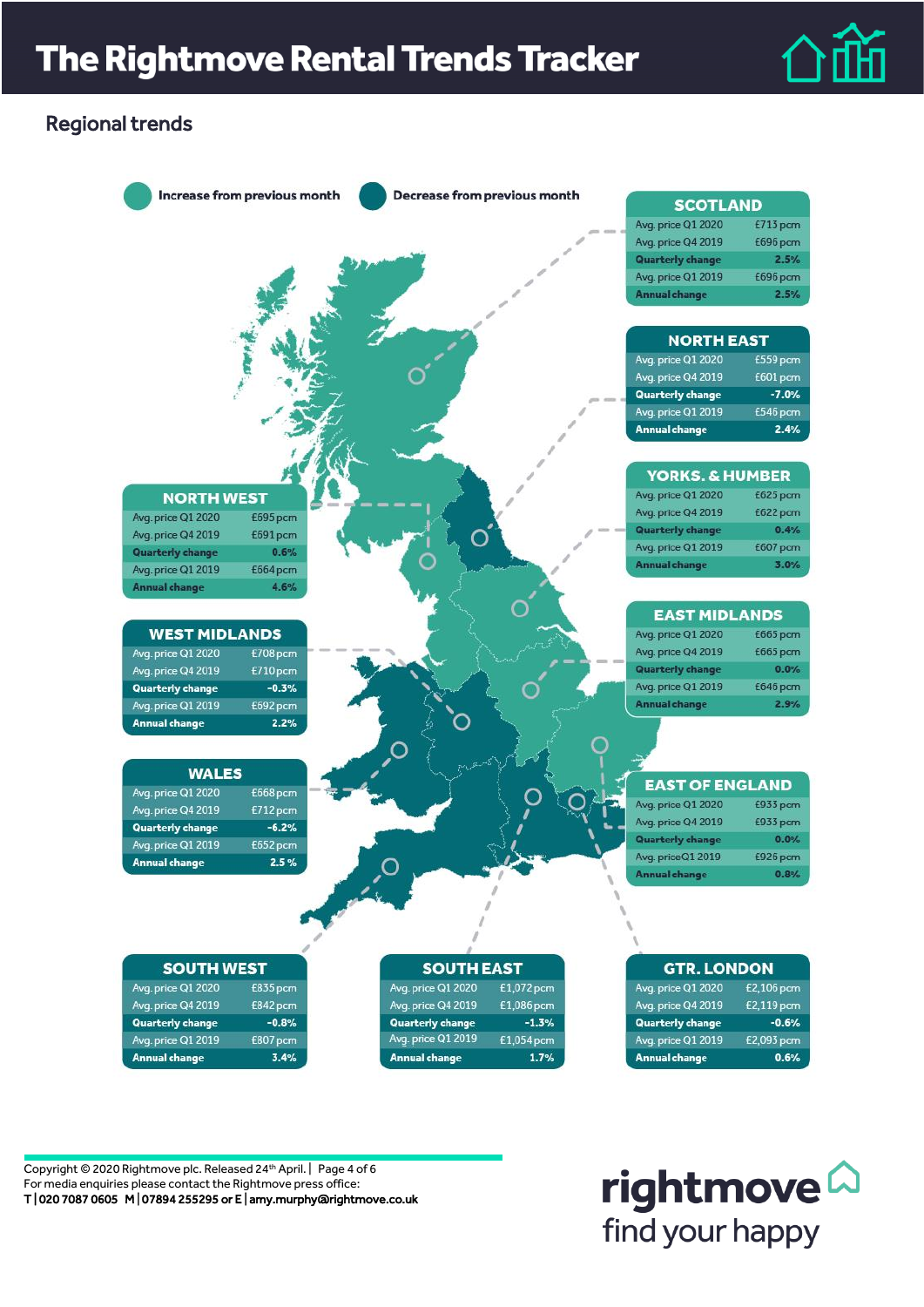# **The Rightmove Rental Trends Tracker**



#### Top five highest growth areas outside Greater London Q1 2020

| Area                           | Avg. asking rent<br>per month (2 bed)<br>Q1 2019 | Avg. asking rent<br>per month (2 bed)<br>Q1 2020 | Annual<br>change |
|--------------------------------|--------------------------------------------------|--------------------------------------------------|------------------|
| Stamford, Lincolnshire         | £708                                             | £783                                             | 10.6%            |
| Bury St. Edmunds, Suffolk      | £835                                             | £914                                             | 9.5%             |
| <b>Bristol</b>                 | £940                                             | £1,022                                           | 8.7%             |
| Altrincham, Greater Manchester | £873                                             | £948                                             | 8.6%             |
| Liverpool, Merseyside          | £602                                             | £652                                             | 8.3%             |

#### Top five most in-demand areas outside Greater London

| Area                                  | Avg. asking rent per month<br>(2 bed) Q1 2020 |
|---------------------------------------|-----------------------------------------------|
| Ashton-Under-Lyne, Greater Manchester | £564                                          |
| Oldham, Greater Manchester            | £555                                          |
| Bootle, Merseyside                    | £462                                          |
| Prenton, Wirral, Merseyside           | £545                                          |
| Halesowen, West Midlands              | £609                                          |

#### Top five highest growth areas in Greater London Q1 2020

| <b>Area</b>      | Avg. asking rent per month<br>$(2 \text{ bed}) - \overline{Q12019}$ | Avg. asking rent per month<br>(2 bed) – Q1 2020 | Annual<br>change |
|------------------|---------------------------------------------------------------------|-------------------------------------------------|------------------|
| <b>Battersea</b> | £2,442                                                              | £2,823                                          | 15.6%            |
| Shepherds Bush   | £1.952                                                              | £2.253                                          | 15.5%            |
| Richmond         | £1.777                                                              | £2.045                                          | 15.1%            |
| Hounslow         | £1.319                                                              | £1.484                                          | 12.5%            |
| East Sheen       | £1.596                                                              | £1.788                                          | 12.0%            |

#### Top five most in-demand areas in Greater London

| <b>Area</b>            | Avg. asking rent per month<br>(2 bed) - Q1 2020 |
|------------------------|-------------------------------------------------|
| Camberwell             | £1,647                                          |
| Sydenham               | £1,322                                          |
| Penge                  | £1,310                                          |
| Forest Hill            | £1,472                                          |
| <b>Stoke Newington</b> | £1,780                                          |

Copyright © 2020 Rightmove plc. Released 24th April. | Page 5 of 6 For media enquiries please contact the Rightmove press office: T | 020 7087 0605 M | 07894 255295 or E | amy.murphy@rightmove.co.uk